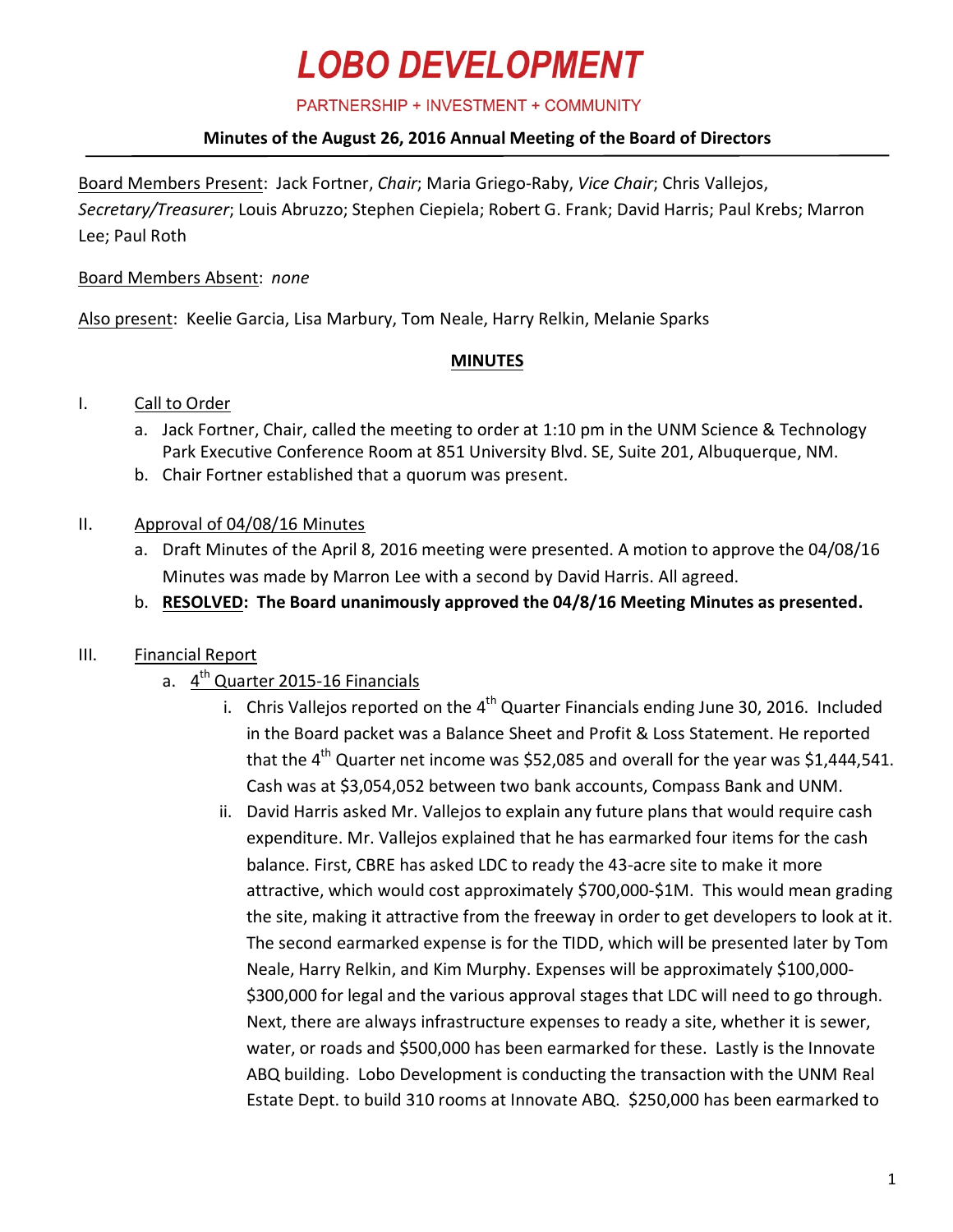PARTNERSHIP + INVESTMENT + COMMUNITY

#### **Minutes of the August 26, 2016 Annual Meeting of the Board of Directors**

help this student housing project over the first couple of years. All of these expenses total approximately \$2.5M if they all come through.

- iii. Discussion began about the large amount of cash Lobo Development holds. Mr. Vallejos explained that LDC has accumulated cash and has kept LDC expenses very low over the last two years. There is minimal staff with Keelie and Gloria as the only employees. So, cash has increased in order to address the various expenses that have been outlined.
- iv. David Harris mentioned that when the TIDD information is presented, the Board will see that it is a much larger concept than the 54 Development project and the expenses will be clearer after the presentation. Chair Fortner asked if it will cost more than the \$100,000-\$300,000 Mr. Vallejos mentioned. Mr. Harris explained that is not known right now, but it could.
- v. David Harris mentioned that LDC has helped Athletics' budget in the past and is certainly always willing to continue. Mr. Vallejos reported that when the budget is discussed for approval, the Board will see a line item for payment to Athletics of a portion of the Lobo Village ground rent.
- vi. No other questions or comments.
- b. FY 2015-16 Audit by KPMG
	- i. Chris Vallejos reported that LDC is in the preliminary process of the audit until the State Auditor approves it in November. The fieldwork has been completed and they are finalizing the financials. The financials will be presented to the University and then to the State Auditor. Currently, there are no findings. As soon as the audit is released, the final audit will be presented to the Board.
	- ii. No questions or comments.
- c. Approval of 2016-17 Budget
	- i. Chris Vallejos presented the Operating Budget for fiscal year 2016-17. He explained that it should have been approved earlier this year, but the last Board meeting was in April and LDC was just beginning to develop it. The budget outlines the revenue sources, administrative/operating expenses of \$250,000, project expenses of \$400,000, and other expenses.
	- ii. Chair Fortner asked about the \$861,090 income that LDC will not receive this year. Mr. Vallejos explained it was the building that was transferred to UNM Health Sciences Center under the University books. Mr. Harris further explained it was the Rio Rancho property that Dr. Roth took over.
	- iii. No other questions or comments.
	- iv. A motion to approve the 2016-17 Budget was made by David Harris with a second by Marron Lee. All agreed.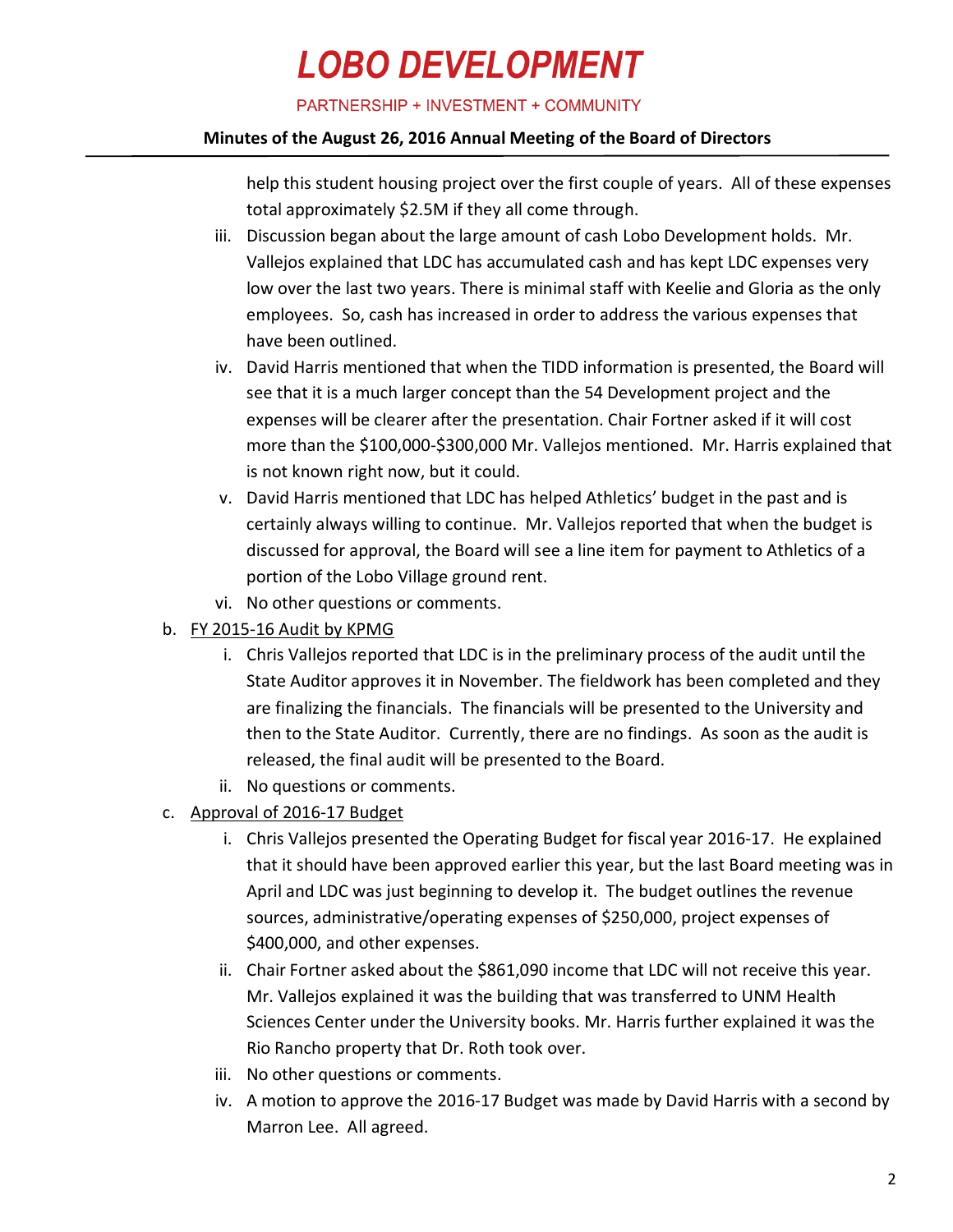PARTNERSHIP + INVESTMENT + COMMUNITY

### **Minutes of the August 26, 2016 Annual Meeting of the Board of Directors**

### v. **RESOLVED: The Board unanimously approved the 2016-17 Budget.**

### IV. Election of Chair and Vice Chair

- a. Chair Fortner asked for a nomination of Chair. Chris Vallejos nominated Jack Fortner as the Chair of Lobo Development. David Harris seconded the nomination. Chair Fortner asked for other nominations. None given.
- b. A motion to accept the nomination of Jack Fortner as Chair was made by David Harris with a second by Paul Krebs. No discussion. All agreed.
- c. Chair Fortner asked for a nomination of Vice Chair. Chris Vallejos nominated Marron Lee as the Vice Chair of Lobo Development. David Harris seconded the nomination. Chair Fortner asked for other nominations and discussion. None given. Chair Fortner asked for a vote and all agreed.
- d. **RESOLVED: The Board unanimously approved the nominations of Jack Fortner as Chair and Marron Lee as Vice Chair of the Lobo Development Corporation Board of Directors for FY 2016-17.**

### V. Approval of Appointments and/or Reappointments of four Non-Positional Directors

- a. Chair Fortner asked for a motion to approve the reappointment of Louis Abruzzo, Stephen Ciepiela, and Maria Griego-Raby as Non-Positional Directors. Marron Lee made a motion to approve.
- b. Chair Fortner asked about the vacant position. Keelie Garcia explained that the prior Chair changed the Bylaws to add a fourth non-positional director with the intent of it being filled by Mel Eaves. That did not occur so it was never filled and the Bylaws have not been changed back. She explained that there is the option to either fill the vacant position or change the Bylaws back.
- c. Chair Fortner decided to vote on the three reappointments and discuss the fourth position at a later date.
- d. No other questions or discussion.
- e. Second made by David Harris. All agreed.
- f. **RESOLVED: The Board unanimously approved the reappointment of Louis Abruzzo, Stephen Ciepiela, and Maria Griego-Raby as Non-Positional Directors.**
- g. David Harris thanked the public members for their willingness to serve on the Board.
- VI. Project Updates
	- a. UNM Sports & Entertainment District
		- i. Tom Neale provided an update on the ground lease agreement that was executed with 54 Development in late December. According to the agreement, they had a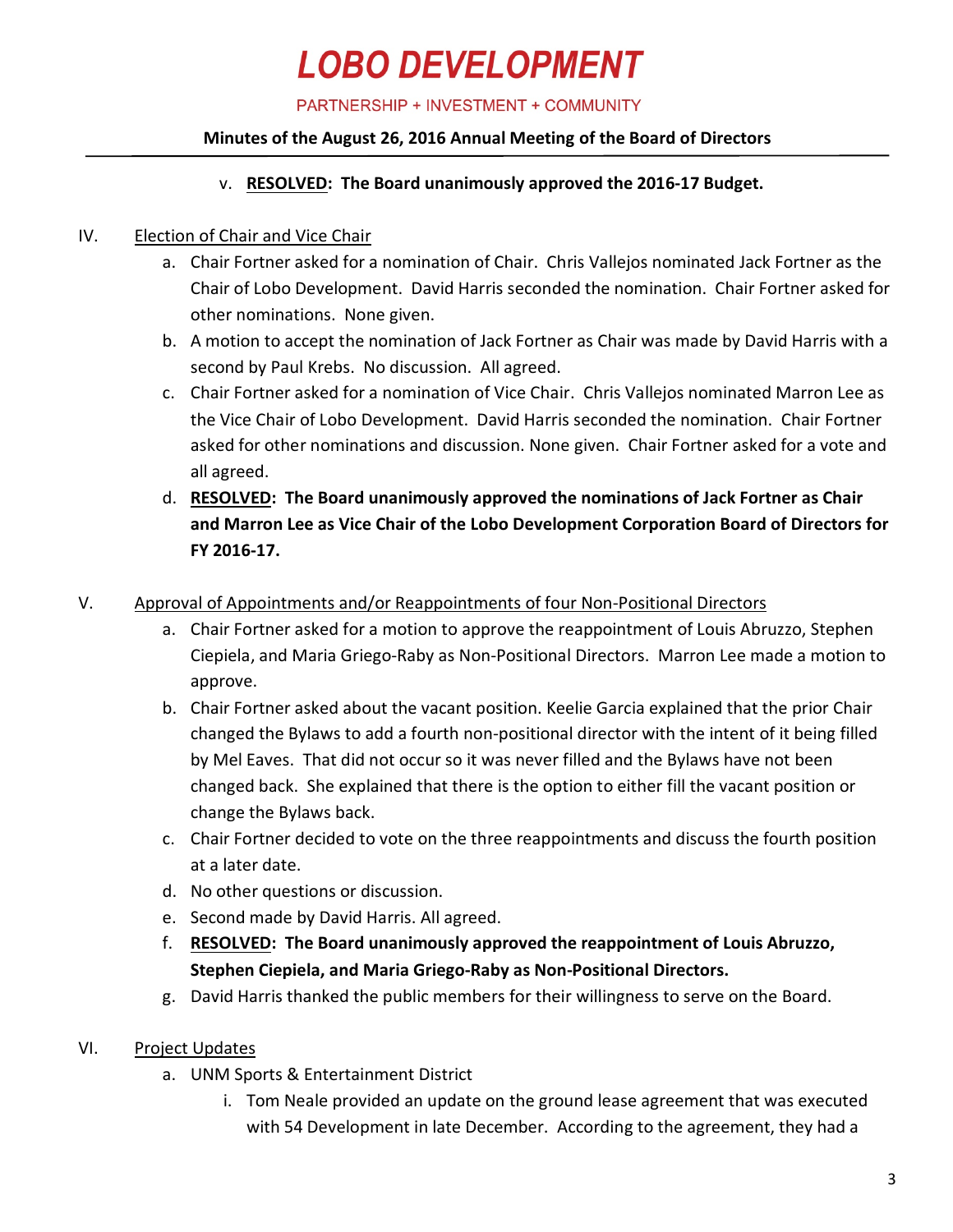PARTNERSHIP + INVESTMENT + COMMUNITY

#### **Minutes of the August 26, 2016 Annual Meeting of the Board of Directors**

240-day due diligence period that expired on August 18, 2016 and a two-week extension was granted on that due diligence period. They provided the extension in order to allow him to meet with the Board to give an update on where they are, explain that they have made some significant progress, but that the project has gotten larger and more complicated to execute. He requesting approval to extend their due diligence period to allow them to continue with their feasibility process. 54 Development has transitioned from a classic real estate development project where they build the improvements and lease it to various tenants to a single operator model where they build the facility and lease that facility to a single operator. They have decided on Levy Restaurants, who provides the food service at the Pit as their desired operator. When they met with Levy, Levy told them that their project needed to be flushed out a little bit more in order to eliminate some of the risks and that they needed greater market data. 54 has engaged, or will engage, with an analytic firm if the due diligence period is extended. The project has gone from the initial sub-ground lease that was approved by this Board from about 25,000 sq. ft. to 60,000 sq. ft. They have identified three revenue streams that provide feasibility for the project – operations, promotion, and live entertainment. If an extension is approved, they will spend approximately \$150,000 on very specific market analysis that will tell them exactly what they need to build and what type of venues. They have spent about \$200,000 to date on due diligence. LDC's team is recommending additional time for them to complete their due diligence.

- ii. Louis Abruzzo asked for the current timeline. Mr. Neale explained that they would like to extend the due diligence period through March 31, 2017. They will agree on certain deliverables and come back to the Board in January 2017 to update them on the results of their market study and brief the Board on their development plan going forward.
- iii. Chair Fortner asked about promotion revenue. Mr. Neale explained that promotion is selling advertising and promotion. He further explained that there are issues that need to be dealt with relatively quickly. There are two sponsorship agreements - one with Learfield and one with Pepsi. Mr. Neale has identified issues in the agreements and, if this Board and the Regents approve an extension, they are going to solve some of the inconsistencies in those documents and make sure that 54 is satisfied with the content of the Learfield and Pepsi agreements and vice versa. Discussion ensued about possible conflicts with Coca-Cola and Learfield. Paul Krebs explained that Athletics has a deal with Learfield and Learfied owns the multi-media rights signage, sponsorship, radio and TV shows. They provide a guaranteed rights payment of roughly \$5M per year to Athletics and then they have exclusivity to go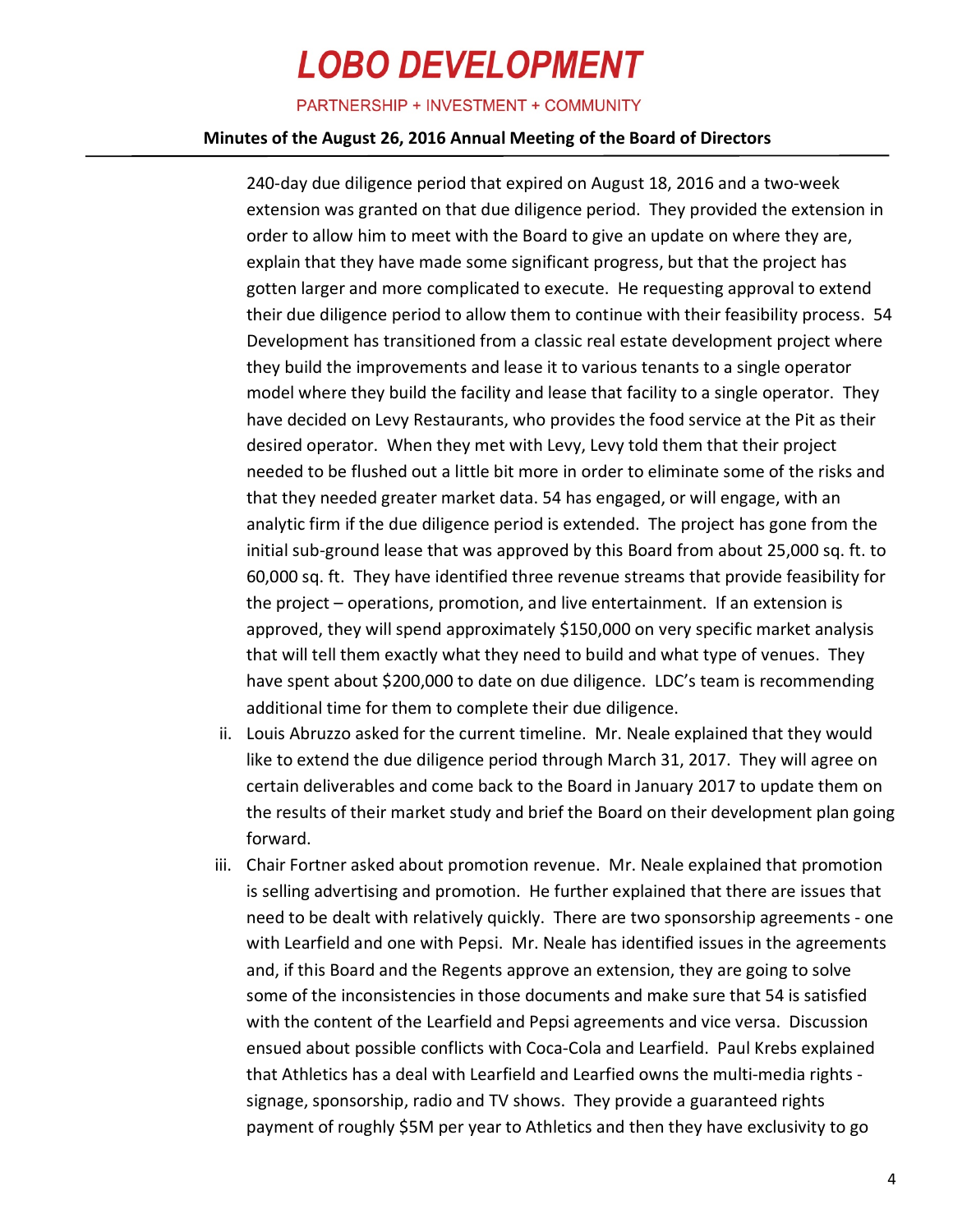PARTNERSHIP + INVESTMENT + COMMUNITY

#### **Minutes of the August 26, 2016 Annual Meeting of the Board of Directors**

out and market those rights in the community. Mr. Krebs further explained that Learfield has made a proposal to 54 Development to be their agency and it has been met with some hesitation. He is hopeful that they will reach some sort of agreement.

- iv. David Harris asked when the agreement was originally executed. Mr. Neale answered that it was December 22, 2015. Mr. Harris stated that is has been eight months since then and now they want another eight months. Mr. Neale explained that originally there was the 240-day due diligence period and then another year to construct, then the rent payments started after that. Mr. Harris thinks another eight months is too long.
- v. Marron Lee reported that in conversations with other individuals involved in this project, she has heard that there is an easement within their proposed building site so they need to reconfigure their drawings. They will be relying on ART to be a revenue stream, also.
- vi. Discussion began about the process of an average development project and Mr. Silverman's experience with the downtown grocery store.
- vii. The Board suggested that Tom Neale ensure that 54 Development provides regular reports that they are moving forward, completing their due diligence, spending money, and that LDC is getting something back that shows progress. Mr. Neale agreed and explained that the next study, an analytic study, is a 120-day process, which would be the first item that would provide whether the project is feasible.
- viii. There was discussion regarding parking now that the project size has increased to 60,000 sq. ft. Mr. Neale assured the Board that within the sublease with 54 Development, there were two critical documents that they have to provide to this Board and the Regents for approval. One was a development plan and a parking plan. Now that the density has changed, the parking has become more difficult and complex. If the Board approves to approve the extension, regularly scheduled meetings and more communication will be essential. One main topic will be the parking plan.
- ix. Mr. Neale discussed the live entertainment aspect of the project and how critical it is to the success.
- x. Regarding the extension approval, Chair Fortner mentioned that 54 Development might be looking for more time to see if there is a market and economy for this project. However, if they are going to be spending money, then it should be ok. In addition, at the end of it, if they walk away, can LDC get the research? Mr. Neale answered "absolutely" and they have already offered it. Maria Griego-Raby reiterated that they need to be given deliverable timeframes and the Board needs to be apprised of those deliverables in a timely manner.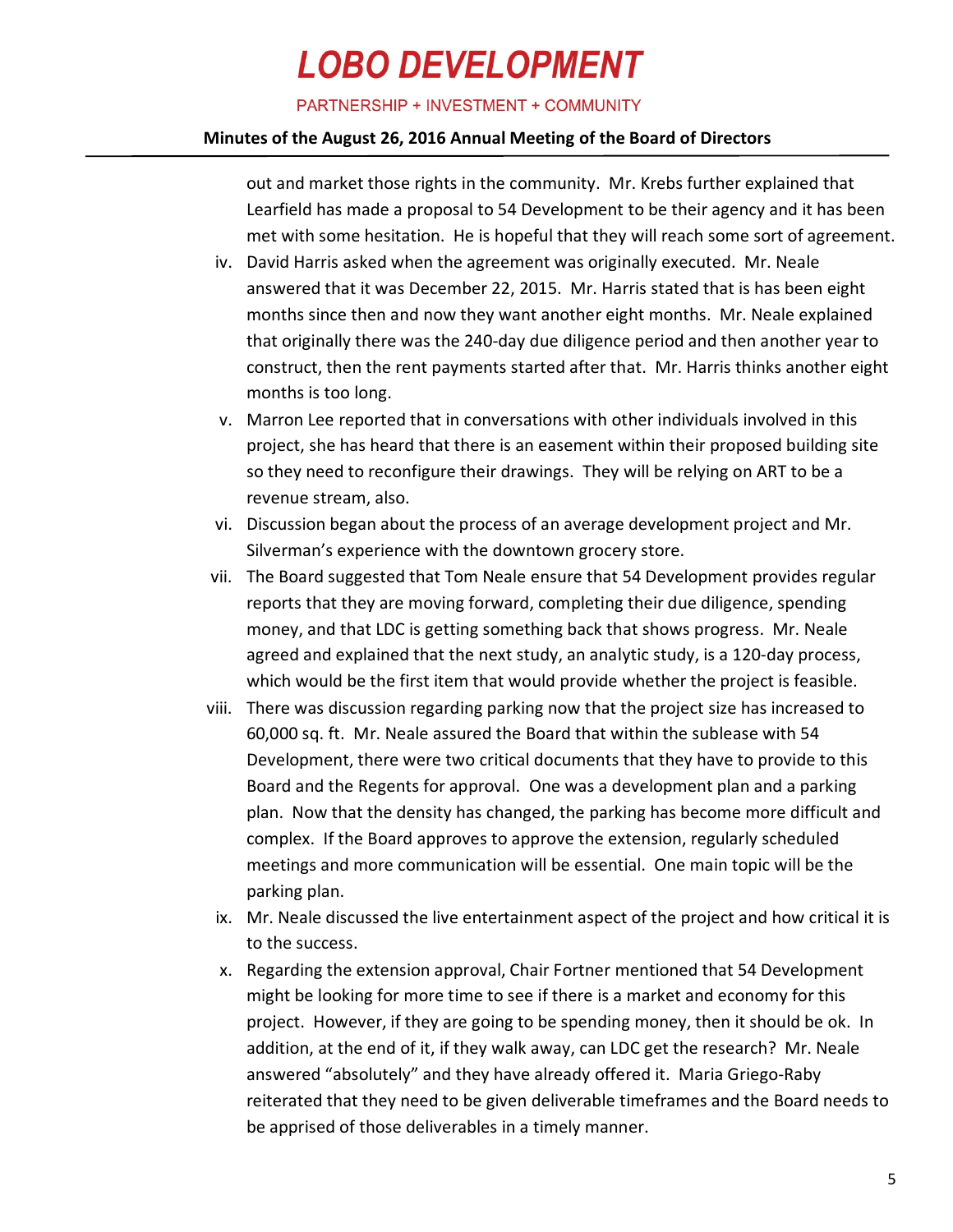PARTNERSHIP + INVESTMENT + COMMUNITY

#### **Minutes of the August 26, 2016 Annual Meeting of the Board of Directors**

- xi. Mr. Neale explained that the Board will be informed of their feasibility findings. December is when the study will be completed, so after the holidays should be the timeframe for 54 to meet with the Board.
- xii. David Harris requested that in the extension, reporting milestones be included. Mr. Abruzzo suggested including a parking plan as a milestone. Chair Fortner requested a report in 90 days and if the Board is not pleased with the 90-day report, both have options to terminate. Mr. Neale suggested timing the deadline to align with the feasibility study, which is 120 days.
- xiii. The Board discussed other options for getting a project done on the property.
- xiv. Mr. Neale asked for the Board's approval of whether they want to grant an eightmonth extension and authorize Tom Neale to work with David Harris on the specific agreement.
- xv. Louis Abruzzo made a motion to extend 54 Development's due diligence to March 31, 2017 based upon updates, deliverables, progress, and working on the parking agreement to show actual progress. David Harris suggested including the Pepsi issue, also. Second made by Paul Krebs.
- xvi. Maria Griego-Raby asked to amend the motion to include very definitive milestones determined by Mr. Neale or Mr. Harris and provide regular reports to the Board.
- xvii. All agreed.
- **xviii. RESOLVED: The Board unanimously approved the extension of 54 Development's due diligence to March 31, 2017 based upon very definitive milestones determined by Tom Neale and/or David Harris, a draft parking plan, addressing the Pepsi issue, and regular reports to the Board.**
- b. South Campus TIDD
	- i. Tom Neale reported that specific information will be presented in Executive Session by Harry Relkin and Kim Murphy.
- c. Lobo Baseball Clubhouse
	- i. Tom Neale reported that the project is ahead of schedule and should be completed mid-October 2016. The current budget is \$2.3M. Upon completion of construction, Lobo Development will remove the Grady entity and payoff the outstanding balance of the construction contract. This will be done in gift-in-kind donations through the subcontractors for the project, about \$300,000. About \$750,000 in donations that Athletics has received today that is in their index. A state appropriation of \$205,000 and a loan from the UNM Foundation to LDC which will be converted to a rent payment that Athletics will pay LDC. The intent is to pay off the loan quickly as Athletics secures more donations for the facility. There is another \$175,000 state appropriation if needed. The process worked out very well and Grady exceeded